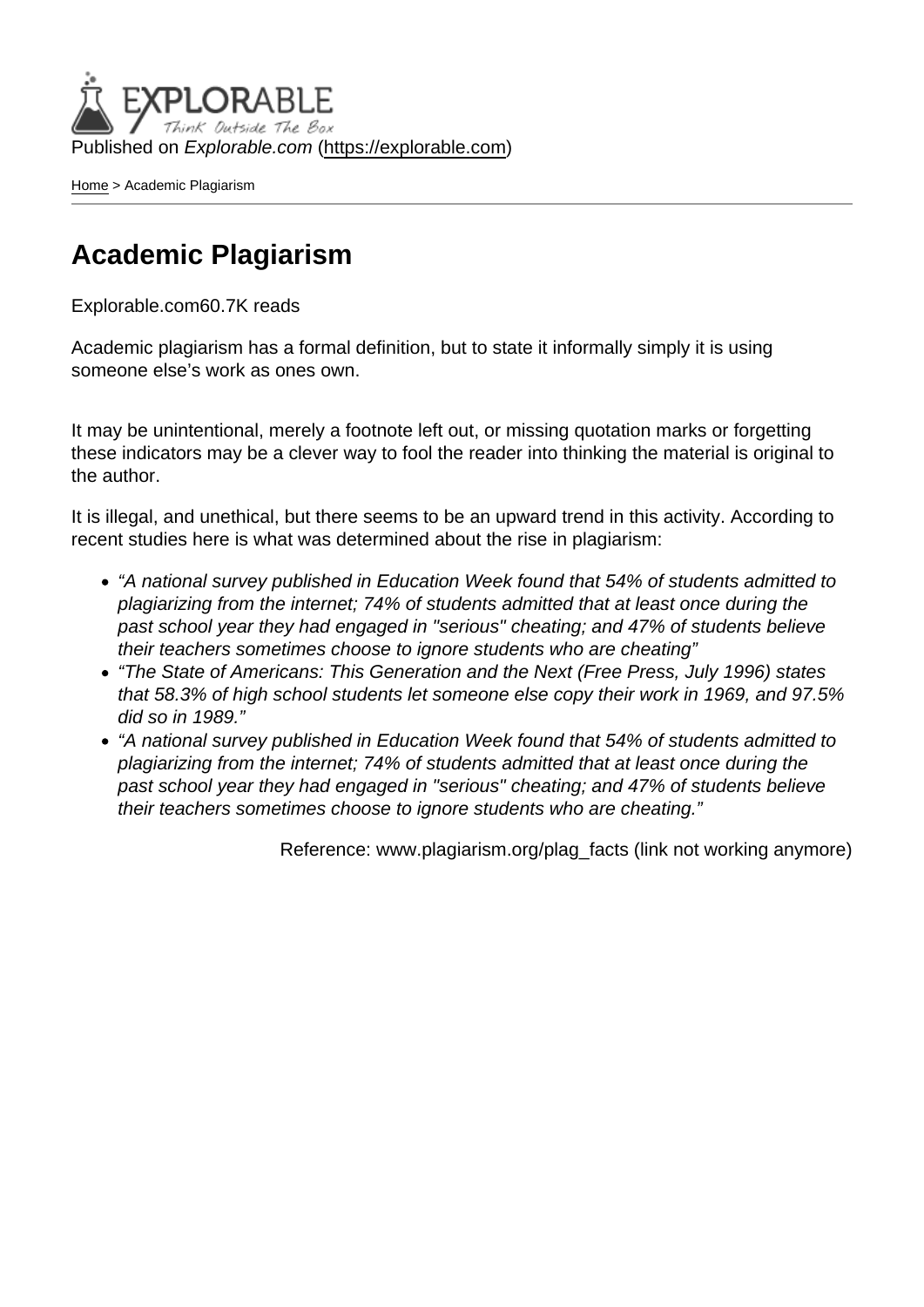## Formal Definition

According to the Merriam Webster online dictionary the formal definition is:

- to steal and pass off (the ideas or words of another) as one's own
- to use (another's production) without crediting the source to commit literary theft
- to present as new and original an idea or product derived from an existing source

Academic plagiarism no doubt is very serious stuff. Intellectual property is protected under government guidelines. It isn't only a matter of flagrant plagiarism, where a complete passage is copied without giving credit to the author, but is also considered a crime when the following occurs:

- Improper [citation](https://explorable.com/in-text-citation)  $[1]$ , failure to use quotation marks around a quote, even if a [footnote](https://explorable.com/how-to-write-footnotes)  $[2]$ is added giving credit
- If a sentence is used with a few words changed around, but the structure remains the same
- If a document contains so many ideas belonging to someone else even with proper credit, the work is not original and can be considered plagiarism

# So What?

The written word is used to gauge a persons experience and achievement, when something is plagiarized it does not afford the reader a true opportunity to understand the writer, to gauge progress in academia. Clearly this act impacts the writers learning.

If when presented with a paper an unknowing instructor provides constructive criticism that is meant for the writer to help improve, it is wasted. The author can never know the status of their work if it is not their own.

[Academic plagiarism](http://owl.english.purdue.edu/owl/resource/589/02/) [3] affects many people along the way. It obviously affects the person whose work has been plagiarized by not affording the author credit for hard work. It effects the person who commits' the plagiarism by not affording the person an opportunity to receive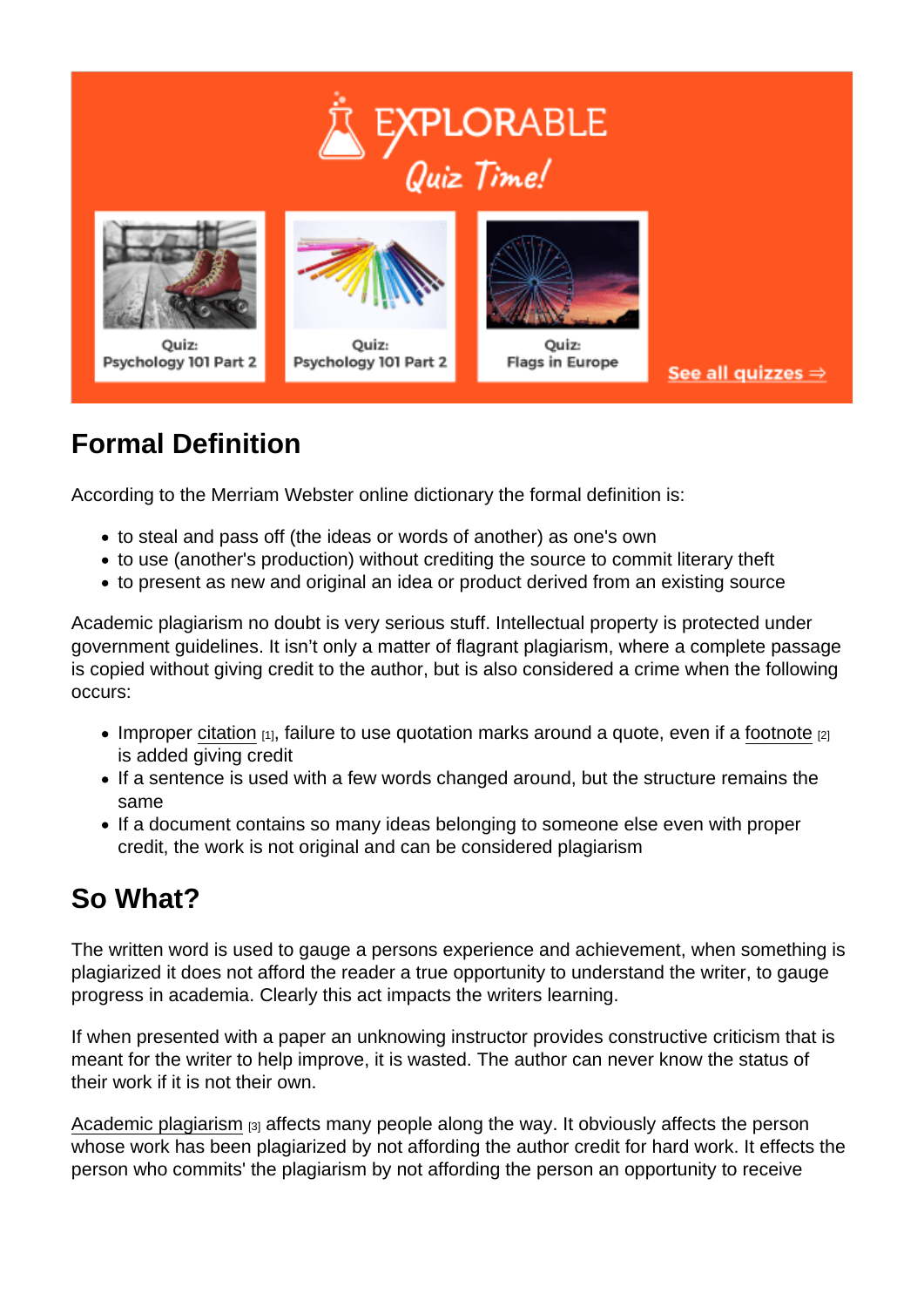constructive feedback. By not sharing ones own ideas important milestones are missed. It effects the efforts of the instructor to gauge the material being taught as useful of not.

Generally academic plagiarism affects the academic community as a whole. Academic success is based on the ability of the institution to affect both public and corporate policy, with a high plagiarism rate the institution will lose standing and creditability.

## What are the Causes of Plagiarism?

The theories abound as to the causes of academic plagiarism from stress and pressure all the way down the line to plain out and out will to deceive.

Some experts believe because competition is so great in academia that this stress to do well promotes dishonesty. The typical A/B grading system compares one student to another, but there is a learning curve that is not taken into consideration, and this system pits students against each other instead of allowing students to absorb the material being taught and presenting it as they understand it.

There is a small movement that believes a pass fail system is much more advantageous over the A/B system currently in place, and that it would reduce the incidence of plagiarism.

Easy access to papers on the internet seems only to exaggerate the incidence of plagiarism. There are literally thousands of academic papers and [journal articles](https://explorable.com/academic-journals) [4] available on the internet that it is virtually impossible to check all sources. A craft cut and paste student can easily combine enough bits and pieces from several different papers that it is virtually impossible to detect that the paper is not an honest example of ones own work.

Than there is the school of thought that says students are just lazy opportunists that will take advantage of an opportunity to cheat.

The truth probably lies somewhere down the middle.

#### What Can Be Done to Stop Academic Plagiarism?

This tried and true question evokes passion in academia around the world. There are complaints from instructors that the administration will not support an instructor in enforcing the academic plagiarism rules that are set by the institution.

Most instructors do not want to spend their time trolling for information on the internet to check for cases of plagiarism. They site both time restrictions as the reason they can not double check all of the papers that are presented and also the fact that they are not investigators but instructors.

Recognizing academic plagiarism is the first step in helping to get it under control. There are certain key elements that an instructor should be able to pick up on if a paper has been plagiarized:

- The writing seems to be beyond the scope of the writer
- There are phrases or vocabulary that is part of the paper that seems to be of a professional nature